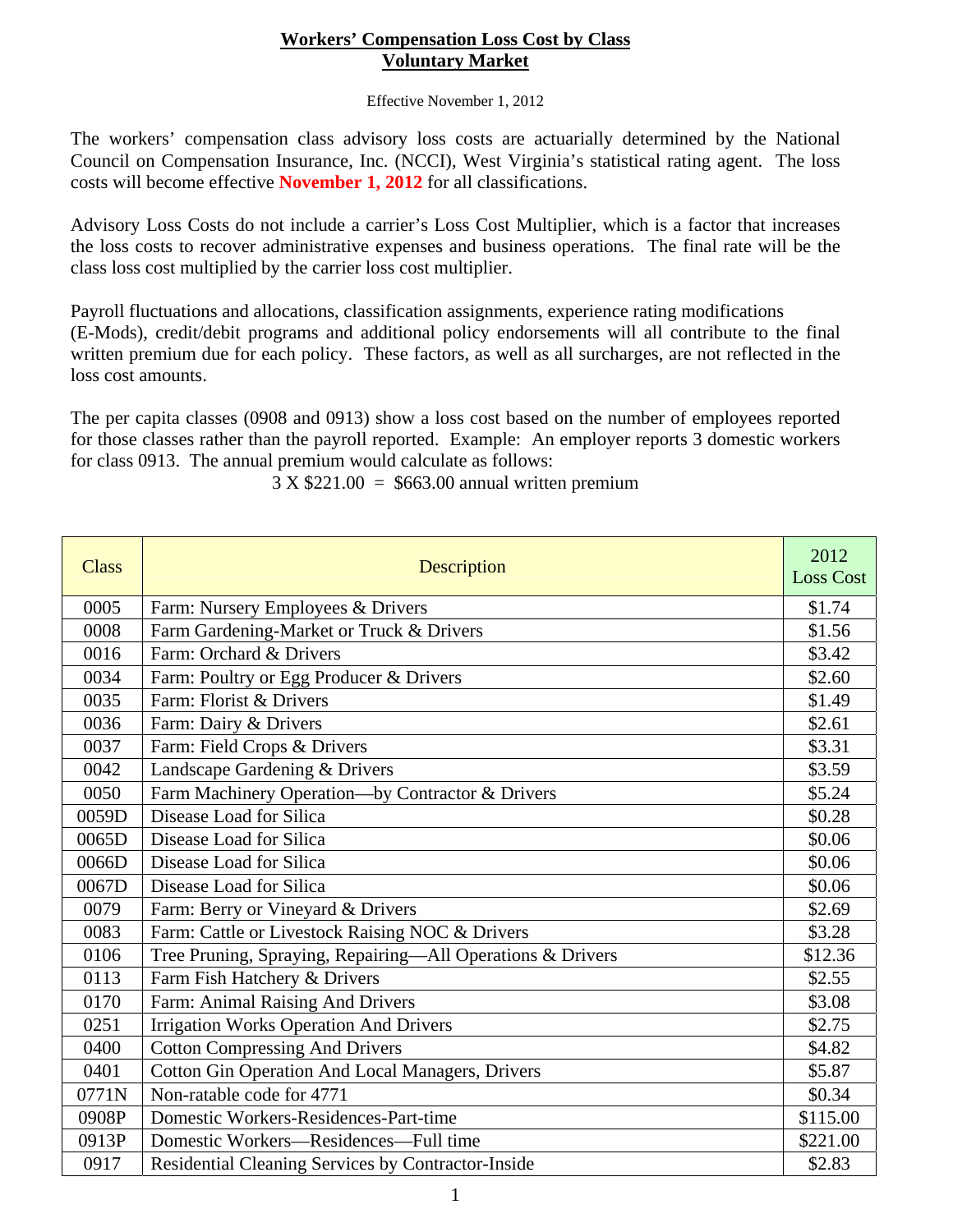| <b>Class</b> | Description                                                                                                                     | 2012             |
|--------------|---------------------------------------------------------------------------------------------------------------------------------|------------------|
|              |                                                                                                                                 | <b>Loss Cost</b> |
| 1005*        | Coal Mining - Surface & Drivers                                                                                                 | \$6.60           |
| $1016X*$     | Coal Mining - NOC                                                                                                               | \$19.10          |
| 1164D        | Mining NOC - Not Coal - Underground - & Drivers                                                                                 | \$4.68           |
| 1165D        | Mining NOC - Not Coal - Surface - & Drivers                                                                                     | \$3.38           |
| 1320         | Oil or Gas Lease Operator - All Operations & Drivers                                                                            | \$2.99           |
| 1322         | Oil or Gas Well: Cleaning or Swabbing of Old Wells Having Previously Produced<br>Gas or Oil-by Contractor-No Drilling & Drivers | \$6.78           |
| 1430         | Smelting, Sintering or Refining - Lead - & Drivers                                                                              | \$4.67           |
| 1438         | Smelting, Sintering or Refining - Metals - Not Iron or Lead - NOC & Drivers                                                     | \$4.36           |
| 1452         | Ore Milling & Drivers                                                                                                           | \$2.35           |
| 1463         | Coal Billet or Briquette Mfg & Drivers                                                                                          | \$7.44           |
| 1472         | Distillation - Wood - & Drivers                                                                                                 | \$2.43           |
| 1624D        | Quarry NOC & Drivers                                                                                                            | \$3.40           |
| 1642         | Lime Mfg                                                                                                                        | \$3.28           |
| 1654         | Quarry-Cement Rock-Surface-And Drivers                                                                                          | \$6.30           |
| 1655         | Lime Mfg - Quarry - Surface - & Drivers                                                                                         | \$3.76           |
| 1699         | Rock Wool Mfg.                                                                                                                  | \$2.46           |
| 1701         | <b>Cement Mfg</b>                                                                                                               | \$3.85           |
| 1710D        | Stone Crushing & Drivers                                                                                                        | \$3.85           |
| 1741D        | Flint or Spar Grinding & Drivers                                                                                                | \$2.73           |
| 1747         | <b>Emery Works &amp; Drivers</b>                                                                                                | \$2.02           |
| 1748         | Abrasive Wheel Mfg. And Drivers                                                                                                 | \$2.55           |
| 1803D        | Stone Cutting or Polishing NOC & Drivers                                                                                        | \$4.96           |
| 1852D        | Asbestos Goods Mfg                                                                                                              | \$2.04           |
| 1853         | Mica Goods Mfg. And Mica Preparing                                                                                              | \$1.32           |
| 1860         | Abrasive Paper or Cloth Preparation                                                                                             | \$1.48           |
| 1924         | Wire Drawing Or Cable Mfg.-Not Iron Or Steel                                                                                    | \$1.84           |
| 1925         | Die Casting Mfg.                                                                                                                | \$2.56           |
| 2002         | Macaroni Mfg                                                                                                                    | \$2.48           |
| 2003         | Bakery & Drivers, Route Supervisors                                                                                             | \$2.53           |
| 2014         | Grain or Feed Milling                                                                                                           | \$3.13           |
| 2016         | Breakfast Food Mfg.                                                                                                             | \$1.72           |
| 2021         | <b>Sugar Refining</b>                                                                                                           | \$3.19           |
| 2039         | Ice-Cream Mfg. & Drivers                                                                                                        | \$2.15           |
| 2041         | Candy, Chocolate, and Confection Mfg.                                                                                           | \$2.55           |
| 2065         | Milk Products Mfg NOC                                                                                                           | \$2.78           |
| 2070         | Creamery or Dairy & Route Supervisors, Drivers                                                                                  | \$3.87           |
| 2081         | <b>Butchering</b>                                                                                                               | \$3.33           |
| 2089         | Packing House - All Operations                                                                                                  | \$2.49           |
| 2095         | Meat Products Mfg NOC                                                                                                           | \$2.45           |
| 2105         | <b>Fruit Packing</b>                                                                                                            | \$2.15           |
| 2110         | Pickle Mfg.                                                                                                                     | \$1.90           |
| 2111         | Cannery NOC                                                                                                                     | \$1.98           |
| 2112         | Fruit Evaporating or Preserving                                                                                                 | \$2.37           |
| 2114         | <b>Oyster Processing</b>                                                                                                        | \$1.35           |
| 2121         | Brewery And Drivers.                                                                                                            | \$1.52           |
| 2130         | Spirituous Liquor Distillery                                                                                                    | \$2.18           |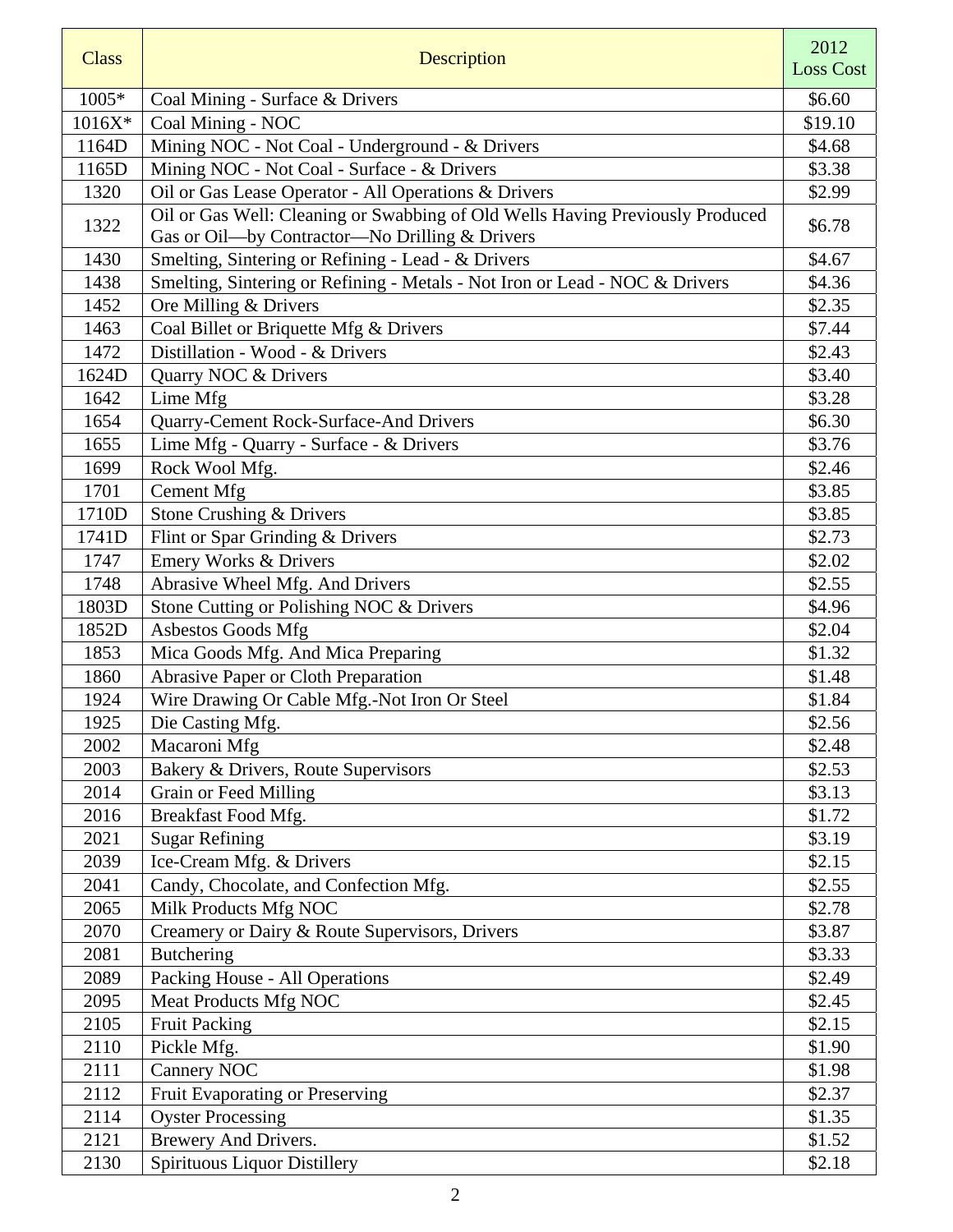| <b>Class</b> | Description                                                                                       | 2012             |
|--------------|---------------------------------------------------------------------------------------------------|------------------|
|              |                                                                                                   | <b>Loss Cost</b> |
| 2131         | <b>Spirituous Liquor Bottling</b>                                                                 | \$2.29           |
| 2143         | Fruit Juice Mfg. & Drivers                                                                        | \$2.45           |
| 2157         | Bottling NOC & Route Supervisors, Drivers                                                         | \$4.78           |
| 2172         | Cigarette Mfg                                                                                     | \$1.32           |
| 2174         | Tobacco Re-handling Or Warehousing                                                                | \$2.16           |
| 2211         | Cotton Batting, Wadding or Waste Mfg.                                                             | \$4.87           |
| 2220         | Yarn or Thread Mfg - Cotton                                                                       | \$1.65           |
| 2286         | Wool Spinning And Weaving                                                                         | \$1.35           |
| 2288         | Felting Mfg                                                                                       | \$2.23           |
| 2300         | Plush Or Velvet Mfg                                                                               | \$1.57           |
| 2302         | Silk Thread or Yarn Mfg                                                                           | \$1.37           |
| 2305         | Textile Fiber Mfg - Synthetic                                                                     | \$1.90           |
| 2361         | Hosiery Mfg.                                                                                      | \$1.23           |
| 2362         | Knit Goods Mfg NOC                                                                                | \$1.11           |
| 2380         | Webbing Mfg.                                                                                      | \$1.92           |
| 2386         | Lace Mfg                                                                                          | \$1.03           |
| 2388         | Embroidery Mfg.                                                                                   | \$1.44           |
| 2402         | Carpet or Rug Mfg NOC                                                                             | \$1.93           |
| 2413         | Textile - Bleaching, Dyeing, Mercerizing, Finishing                                               | \$1.47           |
| 2416         | Yarn Dyeing Or Finishing                                                                          | \$1.24           |
| 2417         | Cloth Printing.                                                                                   | \$1.28           |
| 2501         | Cloth, Canvas and Related Products Mfg. NOC                                                       | \$1.66           |
| 2503         | Dressmaking or Tailoring - Custom Exclusively                                                     | \$0.82           |
| 2534         | Feather Or Flower Mfg.-Artificial                                                                 | \$2.08           |
| 2570         | Mattress or Box Spring Mfg.                                                                       | \$2.40           |
| 2585         | Laundry NOC & Route Supervisors, Drivers                                                          | \$2.34           |
| 2586         | Cleaning Or Dyeing And Route Supervisors, Drivers                                                 | \$1.57           |
| 2587         | Towel or Toilet Supply Co. & Route Supervisors, Drivers                                           | \$3.06           |
| 2589         | Laundry and Dry Cleaning Store - Retail & Route Supervisors, Drivers                              | \$1.35           |
| 2600         | Fur Processing-Preparing Skins                                                                    | \$1.55           |
| 2623         | Tanning                                                                                           | \$3.66           |
| 2651         | Shoe Stock Mfg.                                                                                   | \$1.48           |
| 2660         | Boot or Shoe Mfg. NOC                                                                             | \$1.81           |
| 2670         | Glove Mfg.-Leather Or Textile                                                                     | \$1.34           |
| 2683         | Luggage Mfg                                                                                       | \$1.37           |
| 2688         | Leather Goods Mfg NOC                                                                             | \$2.45           |
| 2701         | Logging or Tree Removal-Log Hauling & Drivers                                                     | \$6.29           |
| 2702         | Logging or Tree Removal -Non Mechanized Operations                                                | \$22.96          |
| 2709         | Logging or Tree Removal: Mechanized Equipment Operators                                           | \$16.76          |
| 2710         | Sawmill                                                                                           | \$7.06           |
| 2714         | Veneer Mfg                                                                                        | \$3.23           |
| 2731         | Planing or Molding Mill                                                                           | \$2.55           |
| 2735         | Barrel Stock Mfg.-Wood                                                                            | \$3.18           |
| 2759         | Pallet, Box or Box Shook Mfg. Wooden                                                              | \$4.42           |
| 2790         | Pattern Making NOC                                                                                | \$1.22           |
| 2797         | Manufactured, Modular, Or Prefabricated Home Manufacturing-Shop Work-<br>All Operations & Drivers | \$3.65           |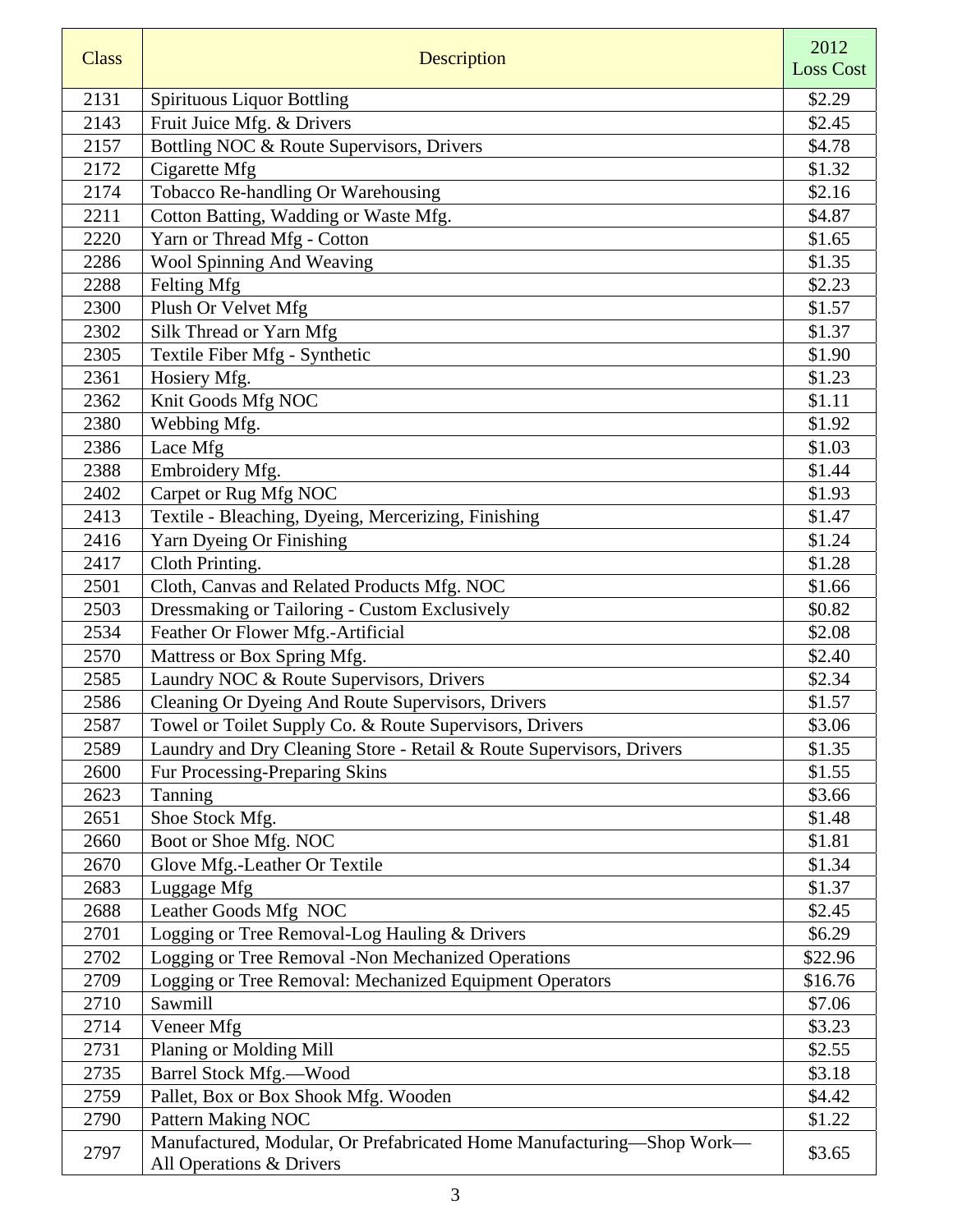| <b>Class</b> | Description                                                                                            | 2012<br><b>Loss Cost</b> |
|--------------|--------------------------------------------------------------------------------------------------------|--------------------------|
| 2799         | Manufactured, Modular, Or Prefabricated Home Setup, Hookup, Or Installation At<br><b>Building Site</b> | \$2.21                   |
| 2802         | Carpentry - Shop Only - & Drivers                                                                      | \$3.65                   |
| 2835         | <b>Brush or Broom Assembly</b>                                                                         | \$2.05                   |
| 2836         | Brush Or Broom Mfg. NOC                                                                                | \$2.15                   |
| 2841         | Woodenware Manufacturing NOC                                                                           | \$2.85                   |
| 2881         | Furniture Assembly - Wood - From Manufactured Parts                                                    | \$2.04                   |
| 2883         | Furniture Mfg - Wood - NOC                                                                             | \$2.36                   |
| 2913         | Rattan, Willow Or Twisted Fiber Products Mfg                                                           | \$2.67                   |
| 2915         | <b>Veneer Products Mfg</b>                                                                             | \$2.37                   |
| 2916         | Veneer Products Mfg - No Veneer Mfg                                                                    | \$2.80                   |
| 2923         | Musical Instruments Mfg - Wood NOC                                                                     | \$1.75                   |
| 2942         | Pencil, Penholder or Crayon Mfg.                                                                       | \$1.82                   |
| 2960         | Wood Preserving & Drivers                                                                              | \$3.16                   |
| 3004         | Iron or Steel: Manufacturing: Steelmaking - & Drivers                                                  | \$2.38                   |
| 3018         | Iron or Steel: Manufacturing: Rolling Mill & Drivers                                                   | \$2.51                   |
| 3022         | Pipe or Tube Mfg NOC & Drivers                                                                         | \$2.59                   |
| 3027         | Rolling Mill NOC & Drivers                                                                             | \$2.05                   |
| 3028         | Pipe or Tube Mfg - Iron or Steel - & Drivers                                                           | \$3.20                   |
| 3030         | Iron or Steel: Fabrication: Ironworks or Steelworks-Shop-Structural & Drivers                          | \$5.44                   |
| 3040         | Iron or Steel: Fabrication: Iron Works - Shop - Ornamental - & Drivers                                 | \$3.82                   |
| 3041         | Iron or Steel: Fabrication: Iron Works - Shop - Decorative or Artistic - Foundries,<br>Drivers         | \$3.14                   |
| 3042         | Elevator Or Escalator Mfg.                                                                             | \$3.52                   |
| 3064         | <b>Sign Manufacturing Metal</b>                                                                        | \$2.91                   |
| 3069         | Awning Mfg-Metal                                                                                       | \$3.86                   |
| 3076         | Sheet Metal Products Mfg - Shop                                                                        | \$2.28                   |
| 3081D        | Foundry - Ferrous - NOC                                                                                | \$3.45                   |
| 3082D        | Foundry Steel Castings                                                                                 | \$3.86                   |
| 3085D        | Foundry - Nonferrous                                                                                   | \$2.53                   |
| 3110         | Forging Work - Drop or Machine                                                                         | \$2.95                   |
| 3111         | Blacksmith                                                                                             | \$1.85                   |
| 3113         | Tool Mfg - Not Drop or Machine Forged - NOC                                                            | \$1.50                   |
| 3114         | Tool Mfg - Drop or Machine Forged - NOC: Machining or Finishing of Tools or<br>Die Making Operations   | \$1.93                   |
| 3118         | Saw Mfg.                                                                                               | \$1.47                   |
| 3119         | Needle Mfg                                                                                             | \$0.87                   |
| 3122         | Cutlery Mfg NOC                                                                                        | \$1.61                   |
| 3126         | Tool Mfg - Agricultural, Construction, Logging, Mining, Oil or Artesian Well                           | \$1.80                   |
| 3131         | <b>Button Or Fastener Mfg.-Metal</b>                                                                   | \$1.40                   |
| 3132         | Nut or Bolt Mfg.                                                                                       | \$2.29                   |
| 3145         | Screw Mfg.                                                                                             | \$1.86                   |
| 3146         | Hardware Mfg. NOC                                                                                      | \$1.94                   |
| 3169         | Stove Mfg.                                                                                             | \$2.27                   |
| 3175D        | Radiator or Heater Mfg.                                                                                | \$2.03                   |
| 3179         | <b>Electrical Apparatus Mfg NOC</b>                                                                    | \$1.45                   |
| 3180         | Electric Or Gas Lighting Fixtures Mfg                                                                  | \$1.93                   |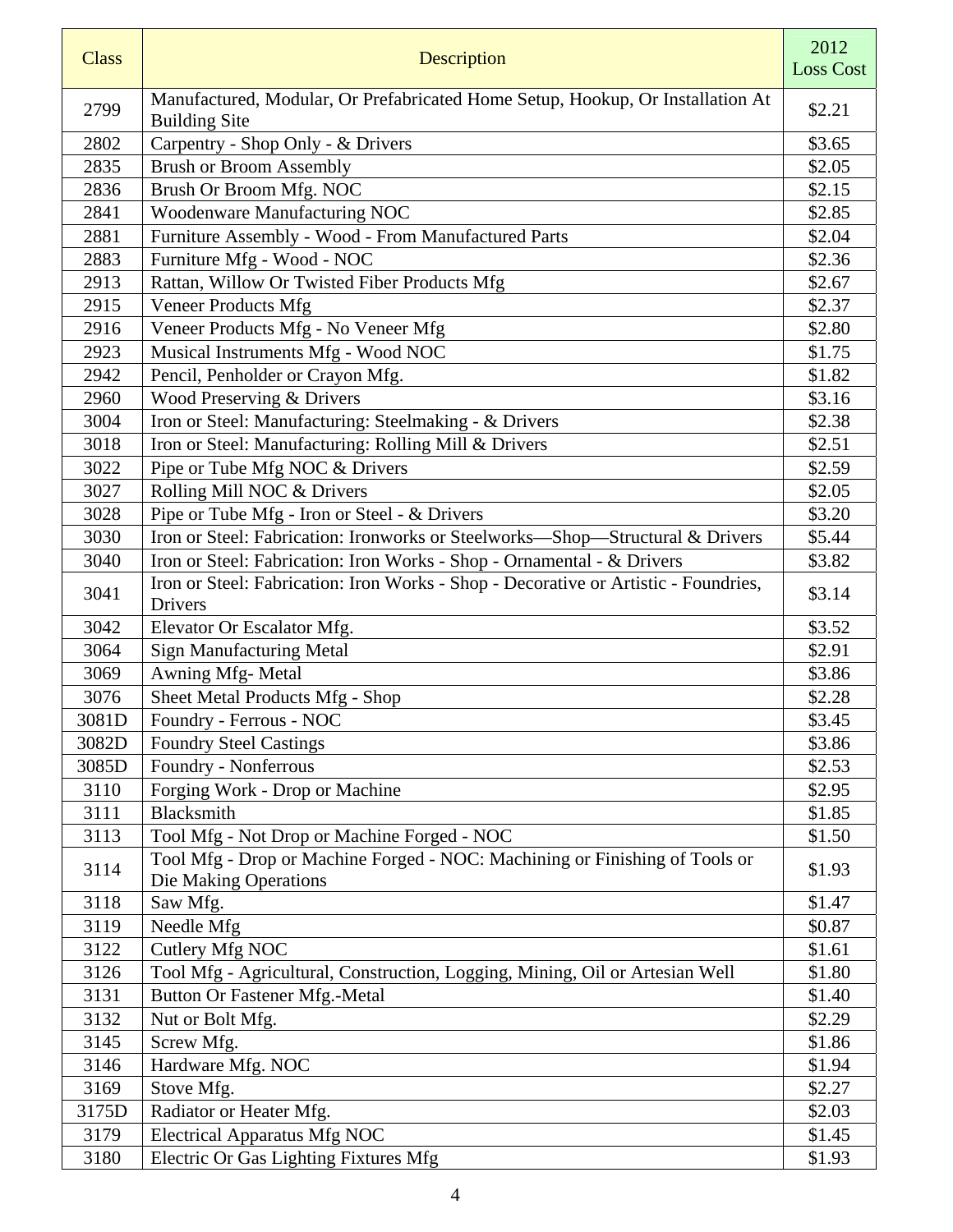| <b>Class</b> | Description                                                      | 2012<br><b>Loss Cost</b> |
|--------------|------------------------------------------------------------------|--------------------------|
| 3188         | Plumbing Supplies Mfg, NOC                                       | \$1.66                   |
| 3220         | Can Mfg                                                          | \$1.38                   |
| 3223         | Lamp Or Portable Lantern Mfg                                     | \$2.46                   |
| 3224         | Enamel or Agate Ware Mfg.                                        | \$2.00                   |
| 3227         | Aluminum Ware Mfg.                                               | \$2.32                   |
| 3240         | Wire Rope or Cable Mfg.-Iron or Steel                            | \$1.95                   |
| 3241         | Wire Drawing-Iron Or Steel.                                      | \$2.60                   |
| 3255         | Wire Cloth Mfg                                                   | \$1.39                   |
| 3257         | Wire Goods Mfg. NOC                                              | \$2.59                   |
| 3270         | Eyelet Mfg.                                                      | \$1.74                   |
| 3300         | Bed Spring or Wire Mattress Mfg.                                 | \$3.45                   |
| 3303         | Spring Mfg.                                                      | \$2.35                   |
| 3307         | Heat-Treating-Metal                                              | \$2.50                   |
| 3315         | <b>Brass or Copper Goods Mfg</b>                                 | \$2.91                   |
| 3334         | Tin Foil Mfg.                                                    | \$2.71                   |
| 3336         | Type Foundry                                                     | \$2.44                   |
| 3365         | Welding or Cutting NOC & Drivers                                 | \$5.38                   |
| 3372         | Electroplating                                                   | \$2.82                   |
| 3373         | Galvanizing or Tinning - Not Electrolytic                        | \$3.32                   |
| 3383         | Jewelry Mfg.                                                     | \$0.99                   |
| 3385         | Watch Mfg                                                        | \$0.69                   |
| 3400         | Metal Stamped Goods Mfg NOC                                      | \$2.60                   |
| 3507         | Construction or Agricultural Machinery Mfg                       | \$3.19                   |
| 3515         | Textile Machinery Mfg.                                           | \$1.59                   |
| 3548         | Printing Or Bookbinding Machine Mfg                              | \$1.23                   |
| 3559         | Confection Machine Mfg.                                          | \$2.12                   |
| 3574         | Computing, Recording or Office Machine Mfg, NOC                  | \$0.94                   |
| 3581         | Fuel Injection Device Mfg                                        | \$1.24                   |
| 3612         | Pump Mfg.                                                        | \$2.29                   |
| 3620         | Boiler making                                                    | \$2.79                   |
| 3629         | Precision Machined Parts Mfg. NOC                                | \$1.32                   |
| 3632         | Machine Shop NOC                                                 | \$2.71                   |
| 3634         | Valve Mfg                                                        | \$1.36                   |
| 3635         | Gear Mfg or Grinding                                             | \$1.90                   |
| 3638         | <b>Ball Or Roller Bearing Mfg</b>                                | \$1.33                   |
| 3642         | Battery Mfg. - Dry                                               | \$0.85                   |
| 3643         | Electric Power or Transmission Equipment Mfg.                    | \$1.57                   |
| 3647         | <b>Battery Mfg - Storage</b>                                     | \$1.84                   |
| 3648         | Automotive Lighting, Ignition, or Starting Apparatus Mfg. NOC    | \$1.01                   |
| 3681         | Television, Radio, Telephone or Telecommunication Device Mfg NOC | \$0.75                   |
| 3685         | Instrument Mfg, NOC                                              | \$0.85                   |
| 3719         | Oil Still Erection Or Repair                                     | \$1.42                   |
| 3724         | Machinery or Equipment Erection or Repair NOC & Drivers          | \$4.06                   |
| 3726         | Boiler Installation or Repair - Steam                            | \$3.44                   |
| 3803         | Automobile Wheel Mfg.-Metal-Not Cast                             | \$1.88                   |
| 3807         | <b>Automobile Radiator Mfg</b>                                   | \$1.81                   |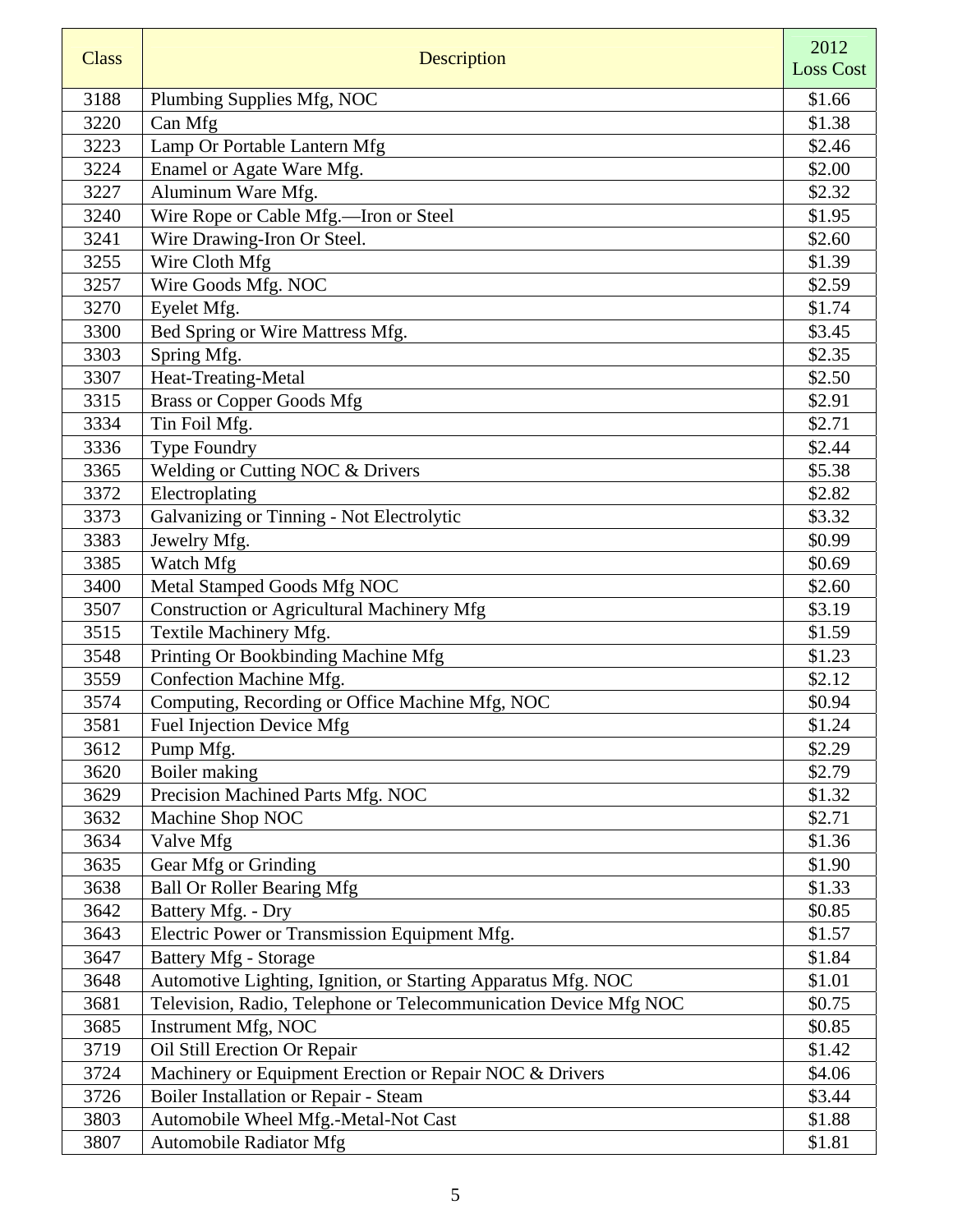| <b>Class</b> | Description                                                      | 2012<br><b>Loss Cost</b> |
|--------------|------------------------------------------------------------------|--------------------------|
|              |                                                                  |                          |
| 3808         | Automobile Mfg or Assembly                                       | \$2.77                   |
| 3821         | Automobile Recycling & Drivers                                   | \$4.10                   |
| 3822         | Automobile, Bus, Truck or Trailer Body Mfg: Die Pressed Steel    | \$4.18                   |
| 3824         | Automobile, Bus, Truck or Trailer Body Mfg: NOC                  | \$3.35                   |
| 3826         | Aircraft Engine Mfg.                                             | \$0.72                   |
| 3827         | Automobile Engine Mfg.                                           | \$1.33                   |
| 3830         | Airplane Mfg.                                                    | \$1.40                   |
| 3851         | Motorcycle Mfg. Or Assembly                                      | \$2.34                   |
| 3865         | Baby Carriage Mfg.                                               | \$1.54                   |
| 3881         | Car Mfg. - Railroad - & Drivers                                  | \$3.04                   |
| 4000         | Sand or Gravel Digging & Drivers                                 | \$3.65                   |
| 4021         | Brick or Clay Products Mfg. NOC & Drivers                        | \$3.16                   |
| 4024D        | Refractory Products Mfg & Drivers                                | \$2.34                   |
| 4034         | Concrete Products Mfg & Drivers                                  | \$3.61                   |
| 4036         | Plasterboard or Plaster Block Mfg. & Drivers                     | \$1.57                   |
| 4038         | Plaster Statuary or Ornament Mfg.                                | \$2.16                   |
| 4053         | Pottery Mfg.: China or Tableware                                 | \$2.34                   |
| 4061         | Pottery Mfg. Earthenware-Glazed or Porcelain-Hand Molded or Cast | \$4.42                   |
| 4062         | Pottery Mfg: Porcelain Ware-Mechanical Press Forming             | \$1.58                   |
| 4101         | Glass Mfg - & Drivers                                            | \$2.00                   |
| 4109         | Integrated Circuit Mfg.                                          | \$0.61                   |
| 4110         | Electric Bulb Mfg.                                               | \$1.17                   |
| 4111         | Glassware Mfg. - No Automatic Blowing Machines                   | \$2.01                   |
| 4113         | Glass Mfg. - Cut                                                 | \$1.19                   |
| 4114         | Glassware Mfg NOC                                                | \$2.41                   |
| 4130         | <b>Glass Merchant</b>                                            | \$2.87                   |
| 4131         | Mirror Mfg.                                                      | \$2.43                   |
| 4133         | Cathedral or Art Glass Window Mfg.                               | \$2.61                   |
| 4149         | <b>Optical Goods Mfg. NOC</b>                                    | \$0.61                   |
| 4206         | Pulp Mfg - Ground Wood Process                                   | \$2.49                   |
| 4207         | <b>Pulp Mfg - Chemical Process</b>                               | \$0.94                   |
| 4239         | Paper Mfg                                                        | \$1.85                   |
| 4240         | Box Mfg. - Set-Up Paper                                          | \$1.94                   |
| 4243         | Box Mfg. - Folding Paper - NOC                                   | \$1.75                   |
| 4244         | Corrugated or Fiberboard Container Mfg.                          | \$2.15                   |
| 4250         | Paper Coating                                                    | \$1.32                   |
| 4251         | Stationery Mfg.                                                  | \$2.04                   |
| 4263         | Fiber Goods Mfg                                                  | \$1.92                   |
| 4273         | Bag Mfg - Plastic or Paper                                       | \$2.05                   |
| 4279         | Paper Goods Mfg NOC                                              | \$1.81                   |
| 4282         | Dress Pattern Mfg.-Paper                                         | \$1.71                   |
| 4283         | Building or Roofing Paper or Felt Preparation - No Installation  | \$2.10                   |
| 4299         | Printing                                                         | \$1.41                   |
| 4304         | <b>Newspaper Publishing</b>                                      | \$3.06                   |
| 4307         | Bookbinding                                                      | \$1.11                   |
| 4351         | Photoengraving                                                   | \$0.72                   |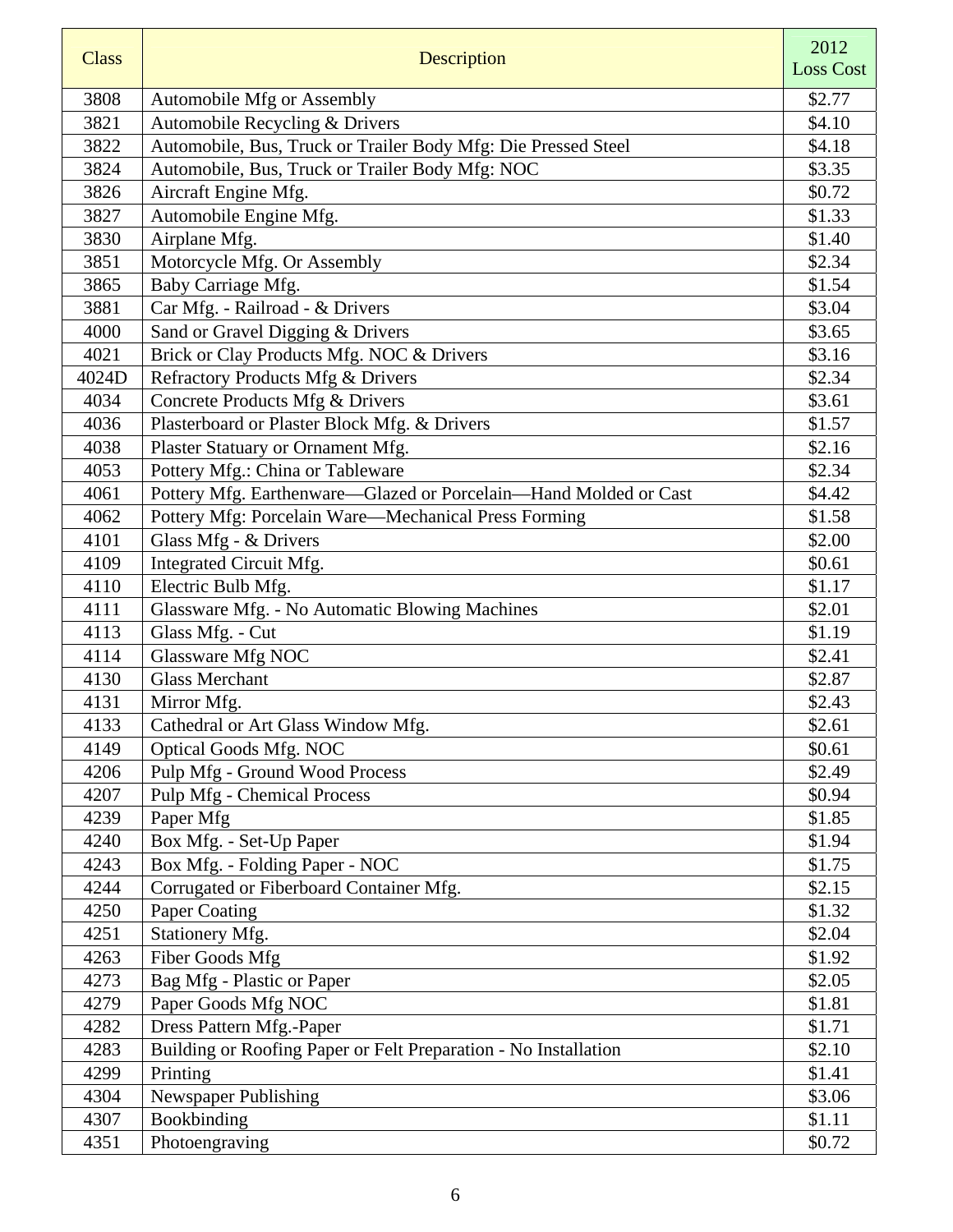| <b>Class</b> | <b>Description</b>                                                                                | 2012<br><b>Loss Cost</b> |
|--------------|---------------------------------------------------------------------------------------------------|--------------------------|
| 4352         | Engraving                                                                                         | \$0.98                   |
| 4360         | Motion Picture: Development Of Negatives, Printing And All Subsequent<br>Operations               | \$0.78                   |
| 4361         | Photographer - All Employees & Clerical, Salespersons, Drivers                                    | \$0.89                   |
| 4410         | Rubber Goods Mfg NOC                                                                              | \$2.38                   |
| 4420         | <b>Rubber Tire Mfg</b>                                                                            | \$3.26                   |
| 4431         | Magnetic And Optical Recording Media Mfg                                                          | \$1.13                   |
| 4432         | Pen Mfg                                                                                           | \$1.36                   |
| 4439         | Lacquer or Spirit Varnish Mfg.                                                                    | \$1.51                   |
| 4452         | Plastics Mfg - Fabricated Products NOC                                                            | \$2.35                   |
| 4459         | Plastics Mfg Sheets, Rods, or Tubes                                                               | \$1.81                   |
| 4470         | Cable Mfg.-Insulated Electrical                                                                   | \$1.74                   |
| 4484         | Plastics Manufacturing: Molded Products NOC                                                       | \$1.81                   |
| 4493         | Fabric Coating or Impregnating NOC                                                                | \$1.97                   |
| 4511         | <b>Analytical Chemist</b>                                                                         | \$0.46                   |
| 4557         | Ink Mfg.                                                                                          | \$1.46                   |
| 4558         | Paint Mfg                                                                                         | \$1.34                   |
| 4565X        | Carbon Manufacturing - WV State Special                                                           | \$1.52                   |
| 4568         | Salt, Borax or Potash Producing or Refining & Drivers                                             | \$2.22                   |
| 4581         | Phosphate Works And Drivers                                                                       | \$1.07                   |
| 4583         | Fertilizer Mfg & Drivers                                                                          | \$3.08                   |
| 4611         | Drug, Medicine or Pharmaceutical Preparation, Compounding or Blending - No<br>Mfg. Of Ingredients | \$0.74                   |
| 4635         | Oxygen or Hydrogen Mfg & Drivers                                                                  | \$1.77                   |
| 4653         | Glue Mfg & Drivers                                                                                | \$1.37                   |
| 4665         | Rendering Works NOC & Drivers                                                                     | \$6.34                   |
| 4670         | Cottonseed Oil Mfg.-Mechanical And Drivers                                                        | \$3.40                   |
| 4683         | Oil Mfg. - Vegetable - NOC                                                                        | \$1.91                   |
| 4686         | Oil Mfg.-Vegetable-Solvent Extraction Process                                                     | \$1.60                   |
| 4692         | <b>Dental Laboratory</b>                                                                          | \$0.41                   |
| 4693         | Pharmaceutical or Surgical Goods Mfg. NOC                                                         | \$0.69                   |
| 4703         | Corn Products Mfg                                                                                 | \$1.70                   |
| 4717         | <b>Butter Substitute Mfg</b>                                                                      | \$1.60                   |
| 4720         | Soap or Synthetic Detergent Mfg.                                                                  | \$1.45                   |
| 4740         | Oil Refining - Petroleum - & Drivers                                                              | \$1.16                   |
| 4741         | Asphalt or Tar Distilling or Refining & Drivers                                                   | \$1.31                   |
| 4751         | Synthetic Rubber Mfg                                                                              | \$1.88                   |
| 4771N        | Explosives or Ammunition Mfg: NOC & Drivers                                                       | \$1.93                   |
| 4777         | Explosives Distributors & Drivers                                                                 | \$4.79                   |
| 4825         | Drug, Medicine or Pharmaceutical Preparation Mfg. - Includes Mfg. Of Ingredients                  | \$0.60                   |
| 4828         | Chemical Blending or Mixing NOC - All Operations and Drivers                                      | \$1.40                   |
| 4829         | Chemical Manufacturing NOC - All Operations & Drivers-INCLUDES<br><b>BLENDING OR MIXING</b>       | \$1.01                   |
| 4902         | Sporting Goods Mfg. NOC                                                                           | \$1.85                   |
| 4923         | Photographic Supplies Mfg.                                                                        | \$0.92                   |
| 5020         | Ceiling Installation - Suspended Acoustical Grid Type                                             | \$3.69                   |
| 5022         | <b>Masonry NOC</b>                                                                                | \$5.13                   |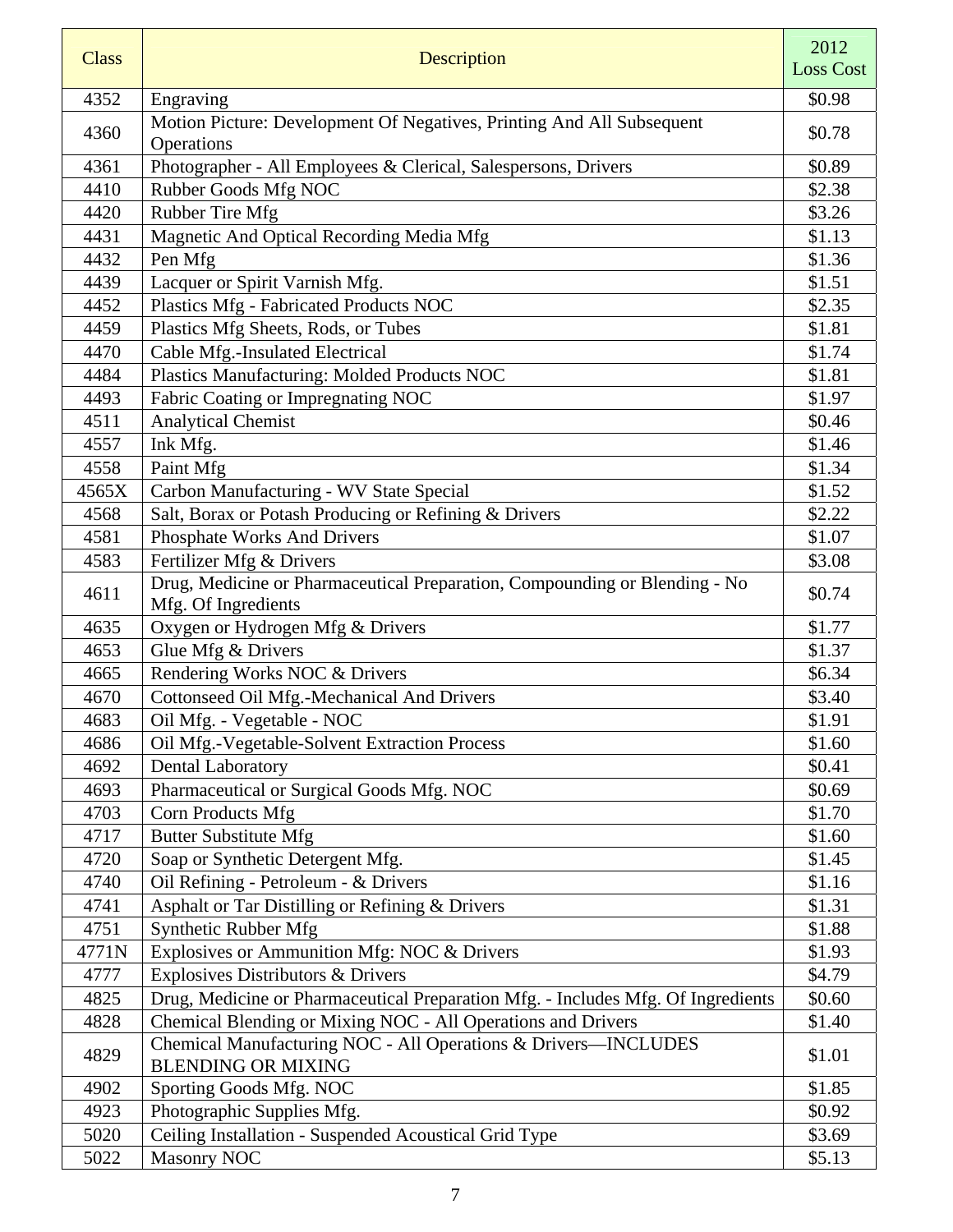| <b>Class</b> | Description                                                                                                       | 2012<br><b>Loss Cost</b> |
|--------------|-------------------------------------------------------------------------------------------------------------------|--------------------------|
| 5037         | Painting: Metal Structures - Over Two Stories in Height - & Drivers                                               | \$21.93                  |
| 5040         | Iron or Steel: Erection - Frame Structures                                                                        | \$11.86                  |
| 5057         | Iron or Steel: Erection NOC                                                                                       | \$5.84                   |
| 5059         | Iron or Steel: Erection - Frame Structures Not Over Two Stories in Height                                         | \$19.14                  |
| 5069         | Iron or Steel: Erection - Construction of Dwellings not over two Stories in Height                                | \$23.30                  |
| 5102         | Door, Door Frame or Sash Erection - Metal or Metal Covered                                                        | \$4.36                   |
| 5146         | Furniture or Fixtures Installation - Portable - NOC                                                               | \$3.32                   |
| 5160         | <b>Elevator Erection or Repair</b>                                                                                | \$2.59                   |
| 5183         | Plumbing NOC & Drivers                                                                                            | \$2.15                   |
| 5188         | Automatic Sprinkler Installation & Drivers                                                                        | \$2.30                   |
| 5190         | Electrical Wiring - Within Buildings & Drivers                                                                    | \$2.16                   |
| 5191         | Office Machine Installation, Inspection, Adjustment or Repair                                                     | \$0.68                   |
| 5192         | Vending or Coin Operated Machines - Installation, Service or Repair &<br>Salespersons, Drivers                    | \$2.40                   |
| 5213         | <b>Concrete Construction NOC</b>                                                                                  | \$4.70                   |
| 5215         | Concrete Work - Incidental to the Construction of Private Residence                                               | \$3.22                   |
| 5221         | Concrete or Cement Work - Floors, Driveways, Yards or Sidewalks & Drivers                                         | \$2.76                   |
| 5222         | Concrete Construction in Connection with Bridges or Culverts                                                      | \$7.65                   |
| 5223         | Swimming Pool Construction - Not Iron or Steel - & Drivers                                                        | \$3.35                   |
| 5348         | Ceramic Tile, Indoor Stone, Marble, or Mosaic Work                                                                | \$2.97                   |
| 5402         | <b>Hothouse Erection-All Operations</b>                                                                           | \$2.57                   |
| 5403         | Carpentry NOC.                                                                                                    | \$5.10                   |
| 5437         | Carpentry - Installation of Cabinet Work or Interior Trim                                                         | \$3.39                   |
| 5443         | Lathing & Drivers                                                                                                 | \$2.65                   |
| 5445         | Wallboard Installation within Buildings & Drivers                                                                 | \$3.17                   |
| 5462         | Glazier - Away From Shop & Drivers                                                                                | \$4.12                   |
| 5472         | Asbestos Contractor - Pipe and Boiler Work Exclusively & Drivers                                                  | \$4.12                   |
| 5473         | Asbestos Contractor - NOC & Drivers                                                                               | \$5.85                   |
| 5474         | Painting or Paperhanging NOC & Shop Operations, Drivers                                                           | \$3.69                   |
| 5478         | Floor Covering Installation-Resilient Flooring-Carpet and Laminate Flooring                                       | \$3.33                   |
| 5479         | <b>Insulation Work NOC &amp; Drivers</b>                                                                          | \$3.85                   |
| 5480         | Plastering NOC & Drivers                                                                                          | \$4.00                   |
| 5491         | Paperhanging & Drivers                                                                                            | \$2.07                   |
| 5506         | Street or Road Construction: Paving or Repaving & Drivers                                                         | \$5.69                   |
| 5507         | Street or Road Construction: Subsurface Work & Drivers                                                            | \$2.85                   |
| 5508D        | Street or Road Construction: Rock Excavation & Drivers                                                            | \$9.27                   |
| 5535         | Awning Erection-Metal-Erection of Metal Awnings Exclusively & Drivers                                             | \$3.51                   |
| 5537         | Heating, Ventilation, Air-Conditioning and Refrigeration Systems-Installation,<br>Service and Repair & Drivers    | \$3.44                   |
| 5551         | Roofing - All Kinds & Drivers                                                                                     | \$12.00                  |
| 5606         | Contractor—Project Manager, Construction Executive, Construction Manager or<br><b>Construction Superintendent</b> | \$0.84                   |
| 5610         | <b>Cleaners-Debris Removal</b>                                                                                    | \$3.53                   |
| 5645         | Carpentry - Detached One or Two Family Dwellings                                                                  | \$9.08                   |
| 5651         | Carpentry - Dwellings - Three Stories or Less                                                                     | \$8.52                   |
| 5703         | <b>Building Raising or Moving</b>                                                                                 | \$12.66                  |
| 5705         | Salvage Operation-No Wrecking Or Any Structural Operations                                                        | \$6.69                   |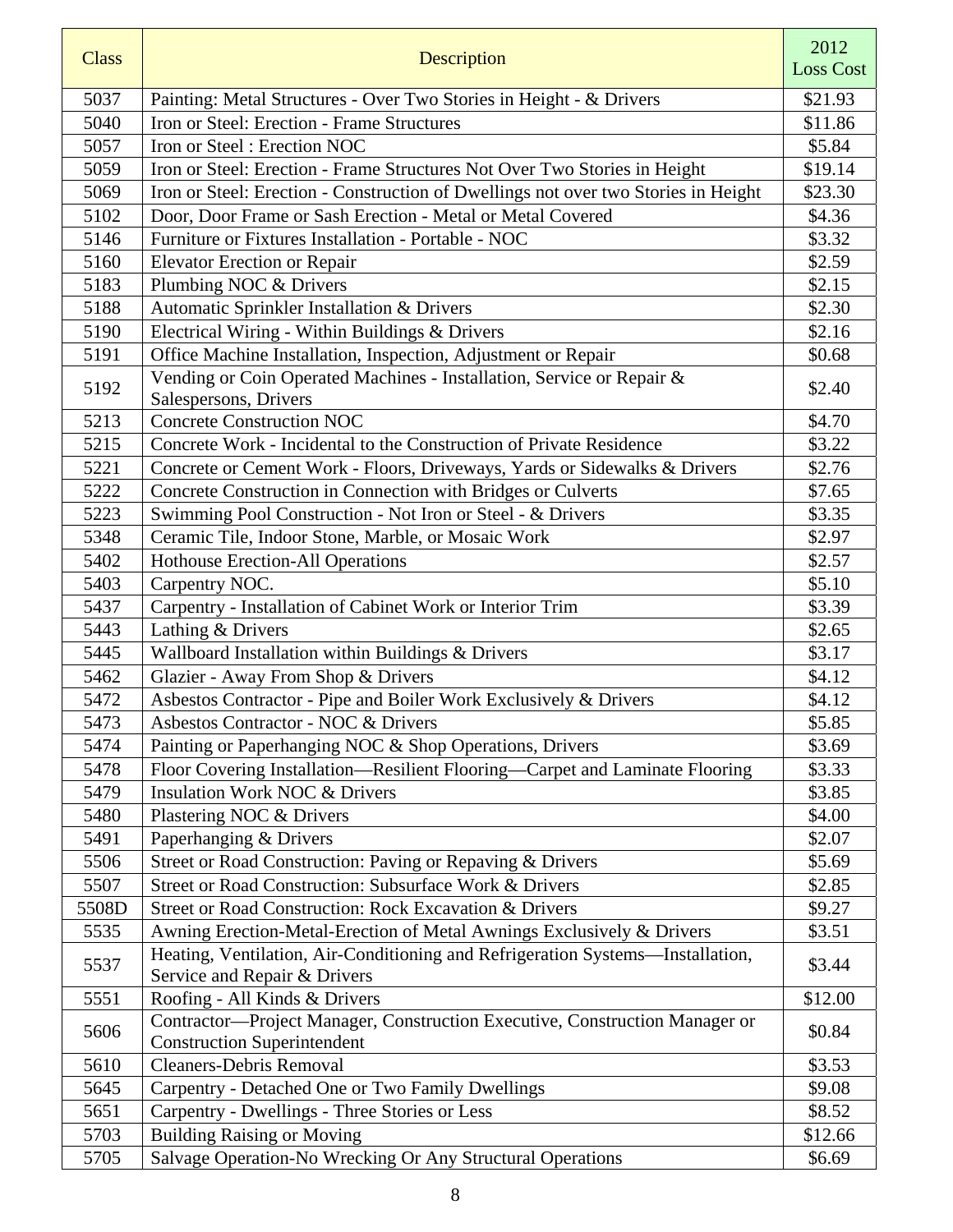| <b>Class</b> | Description                                                                                     | 2012             |
|--------------|-------------------------------------------------------------------------------------------------|------------------|
|              |                                                                                                 | <b>Loss Cost</b> |
| 5951         | Serum, Anti-Toxin Or Virus Mfg. And Drivers                                                     | \$0.36           |
| 6003         | Pile Driving                                                                                    | \$4.95           |
| 6005         | Jetty or Breakwater Construction - All Operations to Completion & Drivers                       | \$3.64           |
| 6017         | Dam or Lock Construction: Concrete Work - All Operations                                        | \$4.86           |
| 6018         | Dam or Lock Construction: Earth Moving or Placing - All Operations & Drivers                    | \$2.00           |
| 6045         | Levee Construction-All Operations To Completion And Drivers                                     | \$2.48           |
| 6204         | Drilling NOC & Drivers                                                                          | \$6.81           |
| 6206         | Oil Or Gas Well: Cementing And Drivers                                                          | \$3.78           |
| 6213         | Oil or Gas Well: Specialty Tool Operation NOC - By Contractor - All Employees<br>& Drivers      | \$1.92           |
| 6214         | Oil Or Gas Well: Perforating Of Casing-All Employees And Drivers                                | \$2.88           |
| 6216         | Oil or Gas Lease Work NOC-by Contractor & Drivers                                               | \$4.88           |
| 6217         | <b>Excavation &amp; Drivers</b>                                                                 | \$3.95           |
| 6229         | Irrigation or Drainage System Construction & Drivers                                            | \$2.84           |
| 6233         | Oil or Gas Pipeline construction & Drivers                                                      | \$3.57           |
| 6235         | Oil or Gas Well: Drilling or Re-drilling & Drivers                                              | \$9.00           |
| 6236         | Oil or Gas Well: Installation or Recovery of Casing & Drivers                                   | \$7.16           |
| 6237         | Oil or Gas Well: Instrument Logging or Survey Work & Drivers                                    | \$1.30           |
| 6251D        | Tunneling - Not Pneumatic - All Operations                                                      | \$5.71           |
| 6252D        | <b>Shaft Sinking - All Operations</b>                                                           | \$7.43           |
| 6260D        | Tunneling - Pneumatic - All Operations                                                          | \$6.77           |
| 6306         | Sewer Construction - All Operations & Drivers                                                   | \$3.38           |
| 6319         | Gas Main or Connection Construction & Drivers                                                   | \$2.76           |
| 6325         | Conduit Construction - For Cables or Wires - & Drivers                                          | \$4.69           |
| 6400         | <b>Fence Erection - Metal</b>                                                                   | \$4.76           |
| 6503         | Potato Chip, Popcorn & Snack Chip Mfg. NOC                                                      | \$1.99           |
| 6504         | Food Sundries Mfg NOC                                                                           | \$1.99           |
| 6702M*       | Railroad Construction-All Operations Including Clerical, Salespersons And<br>Drivers-Program I  | \$6.03           |
| 6703M*       | Railroad Construction-All Operations Including Clerical, Salespersons And<br>Drivers-Program II | \$11.60          |
|              | Railroad Construction-All Operations Including Clerical, Salespersons And                       |                  |
| 6704M*       | Drivers-Program II State Act                                                                    | \$6.70           |
| 6801F        | Boatbuilding-Wood-NOC And Drivers.                                                              | \$4.06           |
| 6811         | Boatbuilding-Wood-NOC And Drivers                                                               | \$3.37           |
| 6824F        | <b>Boatbuilding Or Repair And Drivers</b>                                                       | \$9.48           |
| 6826F        | Marina And Drivers                                                                              | \$5.48           |
| 6834         | Boatbuilding or Repair & Drivers - Coverage Under State Act Only                                | \$2.43           |
| 6836         | Marina & Drivers - Coverage Under State Act Only                                                | \$2.89           |
| 6843F        | Shipbuilding-Iron Or Steel-NOC And Drivers                                                      | \$10.31          |
| 6845F        | Shipbuilding-Naval And Drivers                                                                  | \$10.15          |
| 6854         | Shipbuilding-Iron Or Steel-NOC And Drivers                                                      | \$3.57           |
| 6872F        | Ship Repair Conversion-All Operations And Drivers                                               | \$11.00          |
| 6874F        | Painting: Ship Hulls                                                                            | \$19.38          |
| 6882         | Ship Repair Conversion-All Operations & Drivers. Coverage Under State Act<br>Only               | \$2.44           |
| 6884         | Painting Ship Hulls: Coverage Under State Act Only                                              | \$7.01           |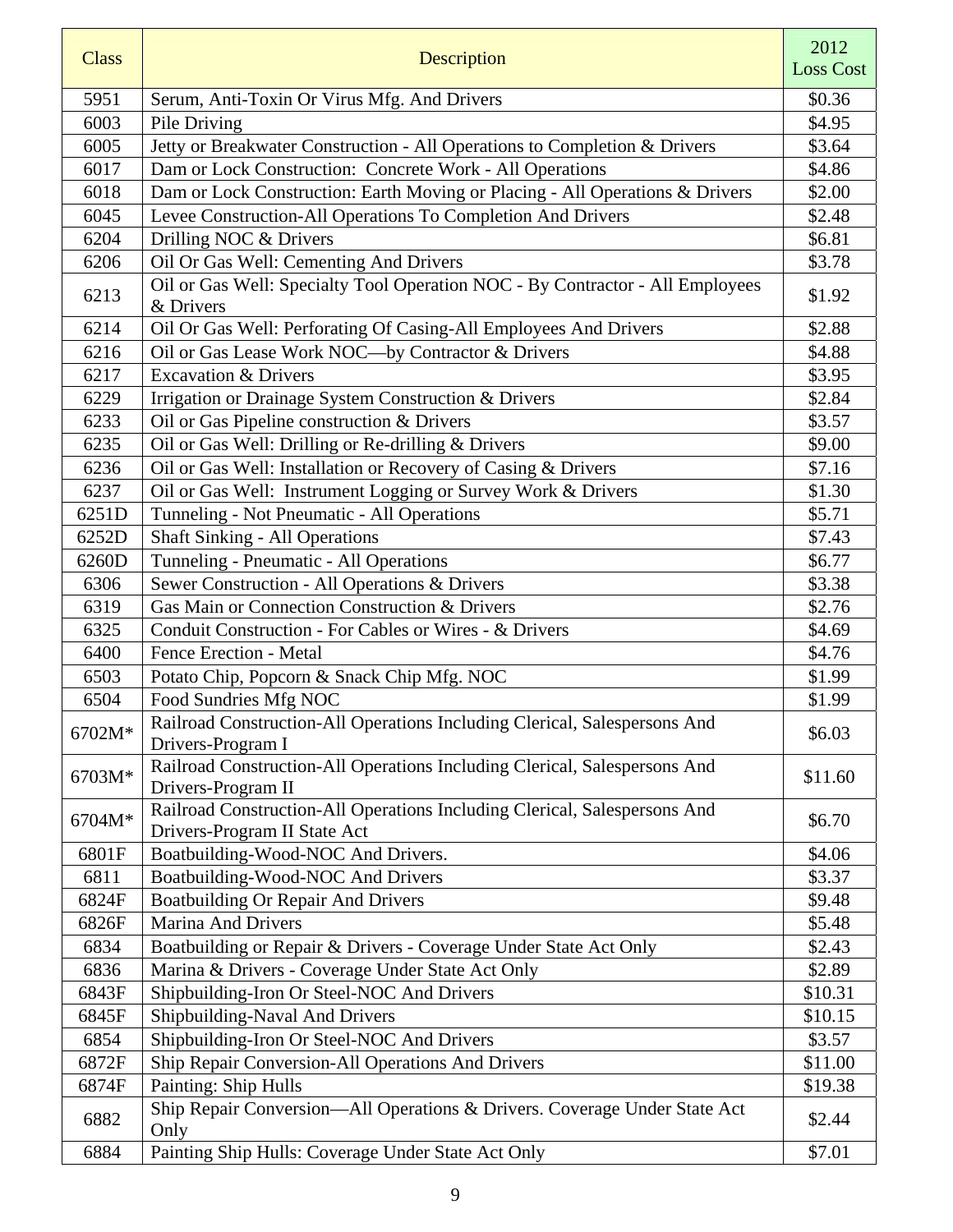| <b>Class</b> | Description                                                                                                         | 2012<br><b>Loss Cost</b> |
|--------------|---------------------------------------------------------------------------------------------------------------------|--------------------------|
| 7016M        | Vessels NOC - Coverage Under Admiralty Law: Program I                                                               | \$2.94                   |
| 7024M        | Vessels NOC - Coverage Under Admiralty Law: Program II - State Act Benefits                                         | \$3.27                   |
| 7038M        | Boat Livery - Boat Under 15 Tons - Program I                                                                        | \$3.55                   |
| 7046M        | Vessels-Not Self-Propelled-Program I                                                                                | \$5.54                   |
| 7047M        | Vessels-NOC                                                                                                         | \$5.67                   |
| 7050M        | Boat Livery-Boats Under 15 Tons                                                                                     | \$6.83                   |
| 7090M        | Boat Livery - Boat Under 15 Tons - Program II State Act Benefits                                                    | \$3.94                   |
| 7098M        | Vessels-Not Self-Propelled-Program II                                                                               | \$6.15                   |
| 7099M        | Vessels-Not Self-Propelled-Program II                                                                               | \$10.66                  |
| 7133         | Railroad Operation, NOC All Employees & Drivers                                                                     | \$3.22                   |
| 7151M        | Railroad Operation-All Employees Including Drivers-Program I                                                        | \$3.91                   |
| 7152M        | Railroad Operation-All Employees Including Drivers-Program II                                                       | \$7.53                   |
| 7153M        | Railroad Operation-All Employees Including Drivers-Program II                                                       | \$4.35                   |
| 7222         | Trucking: Oil Field Equipment-All Employees And Drivers                                                             | \$5.16                   |
| 7228         | Trucking Local Hauling Only-All Employees & Drivers                                                                 | \$5.46                   |
| 7229         | Trucking Long Distance Hauling-All Employees & Drivers                                                              | \$4.52                   |
| 7230         | Trucking Parcel or Package Delivery-All Employees & Drivers                                                         | \$4.30                   |
| 7231         | Mail, Parcel, or Package Delivery and Courier or Messenger Service Companies-                                       | \$5.85                   |
|              | All Employees & Drivers                                                                                             |                          |
| 7232         | Trucking: Mail, Parcel or Package Delivery - Under Contract with the US Postal<br>Service - All Employees & Drivers | \$4.31                   |
| 7309F        | Stevedoring: NOC                                                                                                    | \$15.11                  |
| 7313F        | <b>Coal Dock Operation And Stevedoring</b>                                                                          | \$3.80                   |
| 7317F        | Stevedoring: By Hand Or Hand Trucks Exclusively                                                                     | \$7.84                   |
| 7327F        | Stevedoring: Containerized Freight And Drivers                                                                      | \$12.96                  |
| 7333M        | Dredging - All Types - Coverage Under Admiralty Law: Program I                                                      | \$3.95                   |
| 7335M        | Dredging - All Types - Coverage Under Admiralty Law: Program II - State Act<br><b>Benefits</b>                      | \$4.39                   |
| 7337M        | Dredging-All Types                                                                                                  | \$7.61                   |
| 7350F        | Freight Handling NOC                                                                                                | \$12.50                  |
| 7360         | Freight Handling NOC - Coverage Under State Act Only                                                                | \$3.52                   |
| 7370         | Taxicab Co.: All Other Employees & Drivers                                                                          | \$4.14                   |
| 7380         | Drivers, Chauffeurs, Messengers, and Their Helpers NOC - Commercial                                                 | \$2.83                   |
| 7382         | Bus Co.: All Other Employees & Drivers                                                                              | \$3.21                   |
| 7390         | Beer or Ale Dealer - Wholesale & Drivers                                                                            | \$3.63                   |
| 7394M        | Diving - Marine - Coverage Under Admiralty Law: Program I                                                           | \$5.36                   |
| 7395M        | Diving - Marine - Coverage Under Admiralty Law: Program II - State Act Benefits                                     | \$5.96                   |
| 7398M        | Diving-Marine-Program II                                                                                            | \$10.33                  |
| 7402         | Aviation-Air Traffic Controllers Under Contract with the FAA                                                        | \$0.18                   |
| 7403         | Aviation-All Other Employees & Drivers                                                                              | \$2.35                   |
| 7405N        | Aviation—Air Carrier—Scheduled, Commuter, or Supplemental—Flying Crew                                               | \$0.73                   |
| 7420         | Aviation-Stunt Flying, Racing, or Parachute Jumping-Flying Crew                                                     | \$10.04                  |
| 7421         | Aviation-Transportation of Personnel in Conduct of Employer's Business-<br><b>Flying Crew</b>                       | \$1.17                   |
| 7422         | Aviation—NOC—Other Than Helicopters—Flying Crew                                                                     | \$1.52                   |
| 7425         | Aviation-Helicopters-Flying Crew                                                                                    | \$2.55                   |
| 7431N        | Aviation-Air Charter or Air Taxi-Flying Crew                                                                        | \$1.20                   |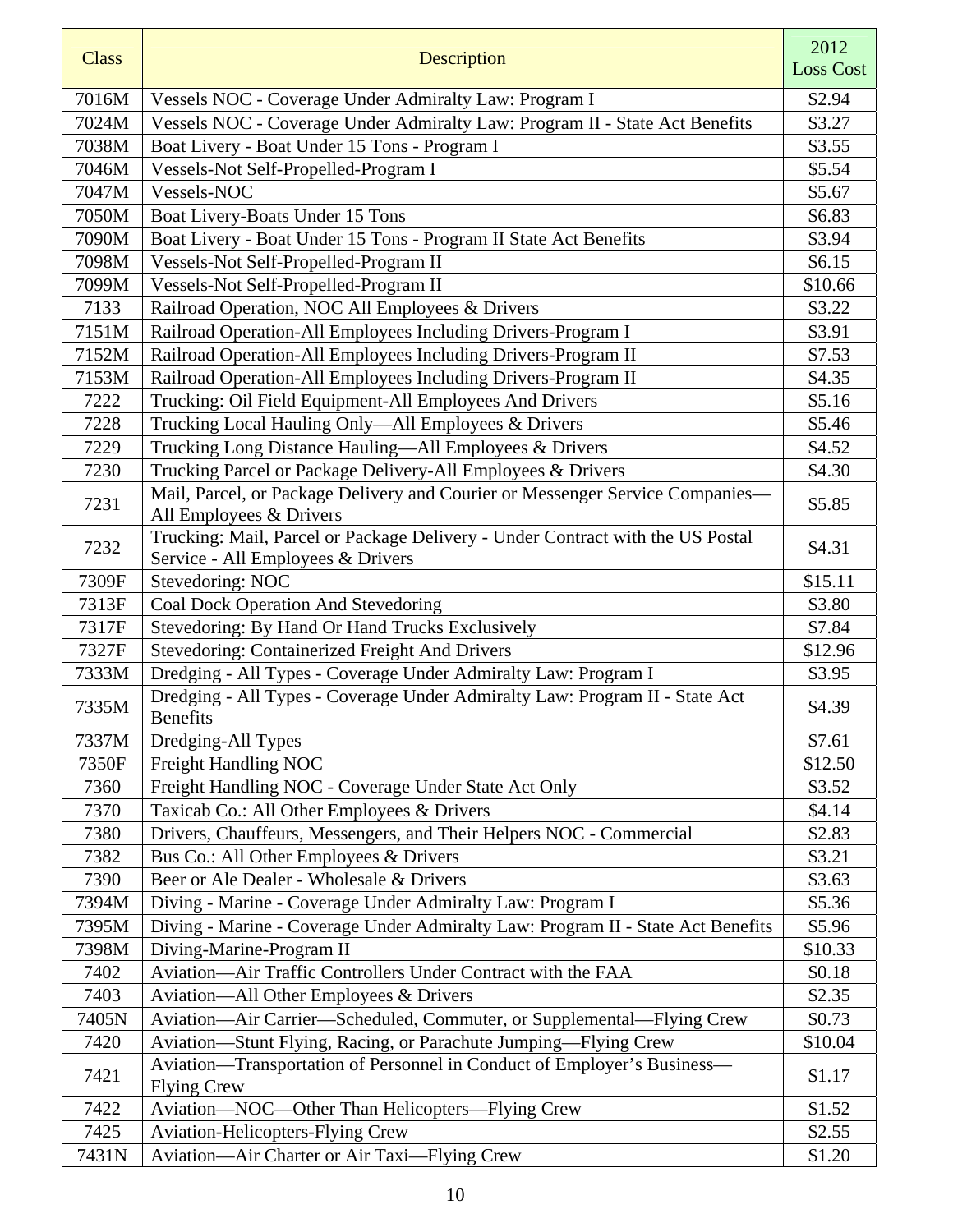| <b>Class</b> | <b>Description</b>                                                                                                                 | 2012<br><b>Loss Cost</b> |
|--------------|------------------------------------------------------------------------------------------------------------------------------------|--------------------------|
| 7445N        | Non-ratable code for 7405                                                                                                          | \$0.39                   |
| 7453N        | Non-ratable code for 7431                                                                                                          | \$0.65                   |
| 7502         | Gas Co - Natural Gas - Local Distribution & Drivers                                                                                | \$1.82                   |
| 7515         | Oil or Gas Pipeline Operation & Drivers                                                                                            | \$1.25                   |
| 7520         | <b>Waterworks Operation &amp; Drivers</b>                                                                                          | \$2.69                   |
| 7538         | Electric Light or Power Line Construction & Drivers                                                                                | \$5.81                   |
| 7539         | Electric Light or Power Co. NOC - All Employees & Drivers                                                                          | \$1.56                   |
| 7540         | Electric Light or Power Cooperative - REA Projects Only - All Employees &<br>Drivers                                               | \$2.84                   |
| 7580         | Sewage Disposal Plant Operation & Drivers                                                                                          | \$2.12                   |
| 7590         | Garbage Works                                                                                                                      | \$3.00                   |
| 7600         | Telephone or Telegraph Co.: All Other Employees & Drivers                                                                          | \$2.11                   |
| 7601         | Telephone, Telegraph or Fire Alarm Line Construction & Drivers                                                                     | \$3.03                   |
| 7605         | Burglar Alarm Installation or Repair & Drivers                                                                                     | \$1.57                   |
| 7610         | Radio or Television Broadcasting Station - all employees & Clerical, Drivers                                                       | \$0.33                   |
| 7611         | Telephone or Cable TV Line Installation - Contractors, Underground & Drivers                                                       | \$2.59                   |
| 7612         | Telephone or Cable TV Line Installation - Contractors, Overhead & Drivers                                                          | \$3.25                   |
| 7613         | Telephone or Cable TV Line Installation - Contractors, Service Lines and<br>Connections & Drivers                                  | \$3.00                   |
| 7705         | Ambulance Service and EMS Providers & Drivers                                                                                      | \$5.35                   |
| 7710         | Firefighters & Drivers                                                                                                             | \$2.45                   |
| 7711X*       | Firefighters & Drivers-Volunteer                                                                                                   | \$8.25                   |
| 7720         | Police Officers & Drivers                                                                                                          | \$1.91                   |
| 7855         | Railroad Construction: Laying or Relaying of Tracks or Maintenance of Way by<br>Contractor-No Work on Elevated Railroads & Drivers | \$4.96                   |
| 8001         | Store Florist & Drivers                                                                                                            | \$1.57                   |
| 8002         | Automobile Rental Co.: All Other Employees & Counter Personnel, Drivers                                                            | \$1.75                   |
| 8006         | Gasoline Station: Self Service and Convenience / Grocery - Retail                                                                  | \$1.35                   |
| 8008         | Store: Clothing, Wearing Apparel or Dry Goods - Retail                                                                             | \$0.92                   |
| 8010         | Store: Hardware                                                                                                                    | \$1.62                   |
| 8013         | Store: Jewelry                                                                                                                     | \$0.28                   |
| 8015         | Quick Printing—Copying Or Duplicating Service—All Employees & Clerical,<br>Salespersons, Drivers                                   | \$0.48                   |
| 8017         | <b>Store: Retail NOC</b>                                                                                                           | \$0.99                   |
| 8018         | <b>Store: Wholesale NOC</b>                                                                                                        | \$1.50                   |
| 8021         | Store Meat, Fish or Poultry Dealer-Wholesale                                                                                       | \$1.98                   |
| 8031         | Store: Meat, Fish or Poultry - Retail                                                                                              | \$1.86                   |
| 8032         | Store Clothing, Wearing Apparel, or Dry Goods—Wholesale                                                                            | \$1.67                   |
| 8033         | Store: Meat, Grocery and Provision Stores Combined - Retail NOC                                                                    | \$1.22                   |
| 8037         | Store-Superstores And Warehouse Clubs                                                                                              | \$0.99                   |
| 8039         | Store Department - Retail                                                                                                          | \$1.08                   |
| 8044         | Store: Furniture & Drivers                                                                                                         | \$2.07                   |
| 8045         | Store: Drug Retail                                                                                                                 | \$0.61                   |
| 8046         | Store: Automobile Parts and Accessories NOC & Drivers                                                                              | \$1.57                   |
| 8047         | <b>Store Drug-Wholesale</b>                                                                                                        | \$0.88                   |
| 8058         | Building Material Dealer - New Materials Only: Store Employees                                                                     | \$1.64                   |
| 8072         | Store: Book, Record, Compact Disk, Software, Video or Audio Cassette Retail                                                        | \$0.58                   |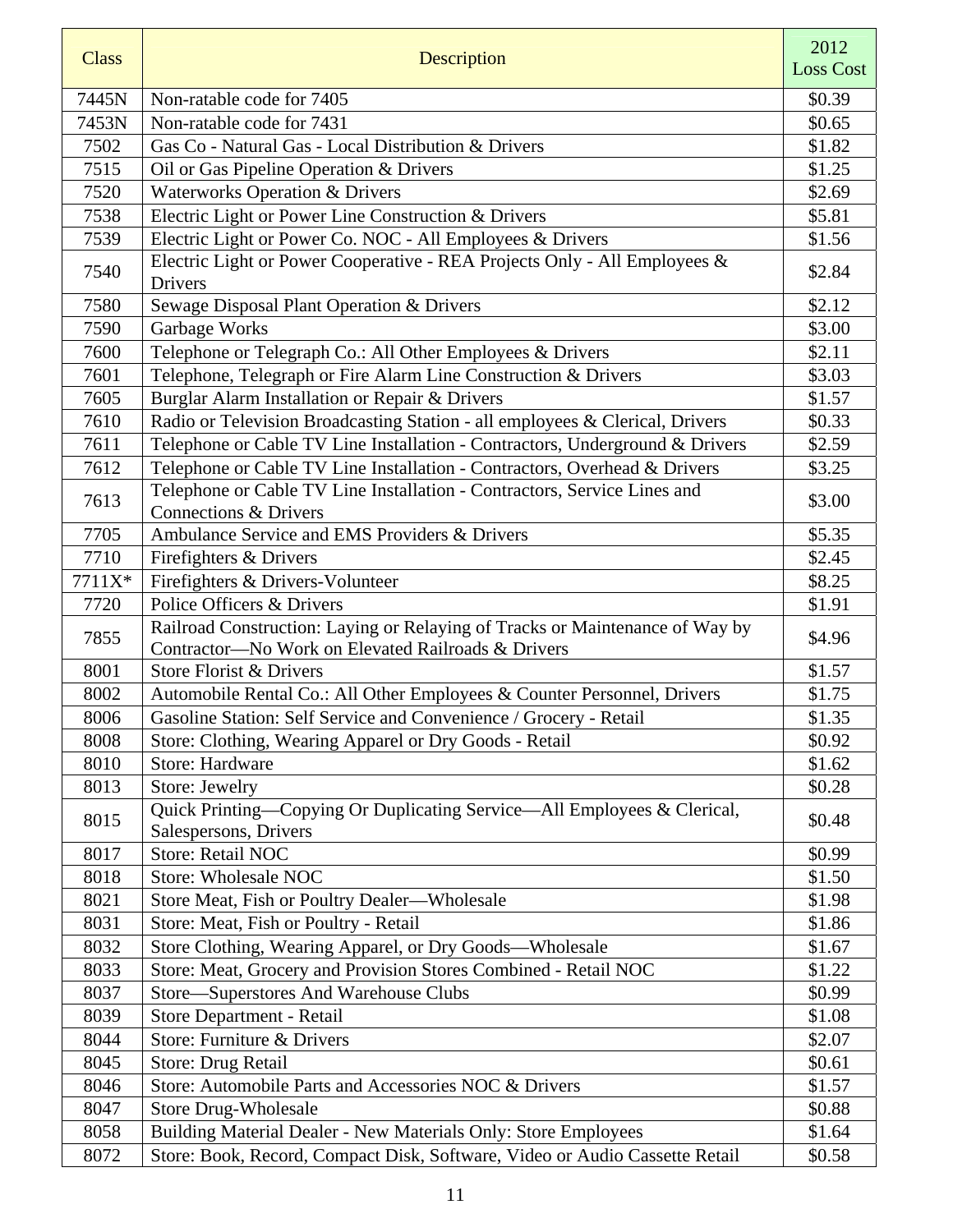| <b>Class</b> | Description                                                                                                                     | 2012<br><b>Loss Cost</b> |
|--------------|---------------------------------------------------------------------------------------------------------------------------------|--------------------------|
| 8102         | Seed Merchant                                                                                                                   | \$1.62                   |
| 8103         | <b>Wool Merchant</b>                                                                                                            | \$2.54                   |
| 8105         | <b>Store Hide or Leather Dealer</b>                                                                                             | \$2.76                   |
| 8106         | Iron or Steel Merchant & Drivers                                                                                                | \$3.53                   |
| 8107         | Machinery Dealer NOC - Store or Yard - & Drivers                                                                                | \$2.41                   |
| 8111         | Plumbers' Supplies Dealer & Drivers                                                                                             | \$2.22                   |
| 8116         | Farm Machinery Dealer - All Operations & Drivers                                                                                | \$1.84                   |
| 8203         | Ice Mfg. or Distribution & Drivers                                                                                              | \$4.74                   |
| 8204         | Building Material Yard & Local Managers, Drivers                                                                                | \$3.15                   |
| 8209         | Vegetable Packing & Drivers                                                                                                     | \$2.71                   |
| 8215         | Feed, Fertilizer, Hay or Grain Dealer & Local Managers, Drivers - No Mfg.                                                       | \$2.23                   |
| 8227         | <b>Construction or Erection Permanent Yard</b>                                                                                  | \$4.74                   |
| 8232         | Lumberyard New Materials Only: All Other Employees & Yard, Warehouse,<br>Drivers                                                | \$4.47                   |
| 8233         | Coal Merchant & Local Managers, Drivers                                                                                         | \$3.14                   |
| 8235         | Sash, Door or Assembled Millwork Dealers & Drivers                                                                              | \$2.74                   |
| 8263         | Junk Dealer & Drivers                                                                                                           | \$6.77                   |
| 8264         | Bottle Dealer - Used & Drivers                                                                                                  | \$3.73                   |
| 8265         | Iron or Steel Scrap Dealer & Drivers                                                                                            | \$5.71                   |
| 8279         | Stable or Breeding Farm & Drivers                                                                                               | \$4.11                   |
| 8288         | Livestock Dealer or Commission Merchant & Salespersons, Drivers                                                                 | \$4.11                   |
| 8291         | Storage Warehouse - Cold                                                                                                        | \$2.74                   |
| 8292         | Storage Warehouse - NOC                                                                                                         | \$2.82                   |
| 8293         | Storage Warehouse - Furniture & Drivers                                                                                         | \$6.75                   |
| 8304         | Grain Elevator Operation And Local Managers, Drivers                                                                            | \$4.25                   |
| 8350         | Gasoline or Oil Dealer & Drivers                                                                                                | \$3.73                   |
| 8380         | Automobile Service or Repair Center & Drivers                                                                                   | \$2.21                   |
| 8381         | Gasoline Station Self-Service Only-Retail                                                                                       | \$1.52                   |
| 8385         | <b>Bus Co Garage Employees</b>                                                                                                  | \$2.14                   |
| 8392         | Automobile Storage Garage, Parking Lot or Parking Station, Valet Service,<br><b>Cashiers or Counter Personnel &amp; Drivers</b> | \$1.89                   |
| 8393         | Automobile Body Repair                                                                                                          | \$1.46                   |
| 8500         | Metal Scrap Dealer & Drivers                                                                                                    | \$6.18                   |
| 8601         | Architect or Engineer - Consulting                                                                                              | \$0.53                   |
| 8602         | Surveyors, Timber Cruisers, Oil or Gas Geologists or Scouts & Drivers                                                           | \$0.53                   |
| 8603         | Architectural or Engineering Firm-Clerical                                                                                      | \$0.21                   |
| 8606         | Geophysical Exploration - Seismic - All Employees & Drivers                                                                     | \$2.19                   |
| 8709F        | Stevedoring: Talliers And Checking Clerks Engaged In Connection With<br><b>Stevedore Work</b>                                   | \$4.88                   |
| 8719         | Stevedoring: Talliers and Checking Clerks Engaged in Connection with Stevedore<br>Work - Coverage Under State Act Only          | \$2.00                   |
| 8720         | Inspection of Risks for Insurance or Valuation Purposes NOC                                                                     | \$1.01                   |
| 8721         | Real Estate Appraisal Company - Outside Employees                                                                               | \$0.21                   |
| 8723         | Insurance Companies--Including Clerical and Salespersons                                                                        | \$0.21                   |
| 8725         | Inventory Counters-Traveling-Including Salespersons & Clerical                                                                  | \$1.01                   |
| 8726F        | Steamship Line Or Agency-Port Employees: Superintendents, Captains, Engineers,<br>Stewards Or Their Assistants, Pay Clerks      | \$3.16                   |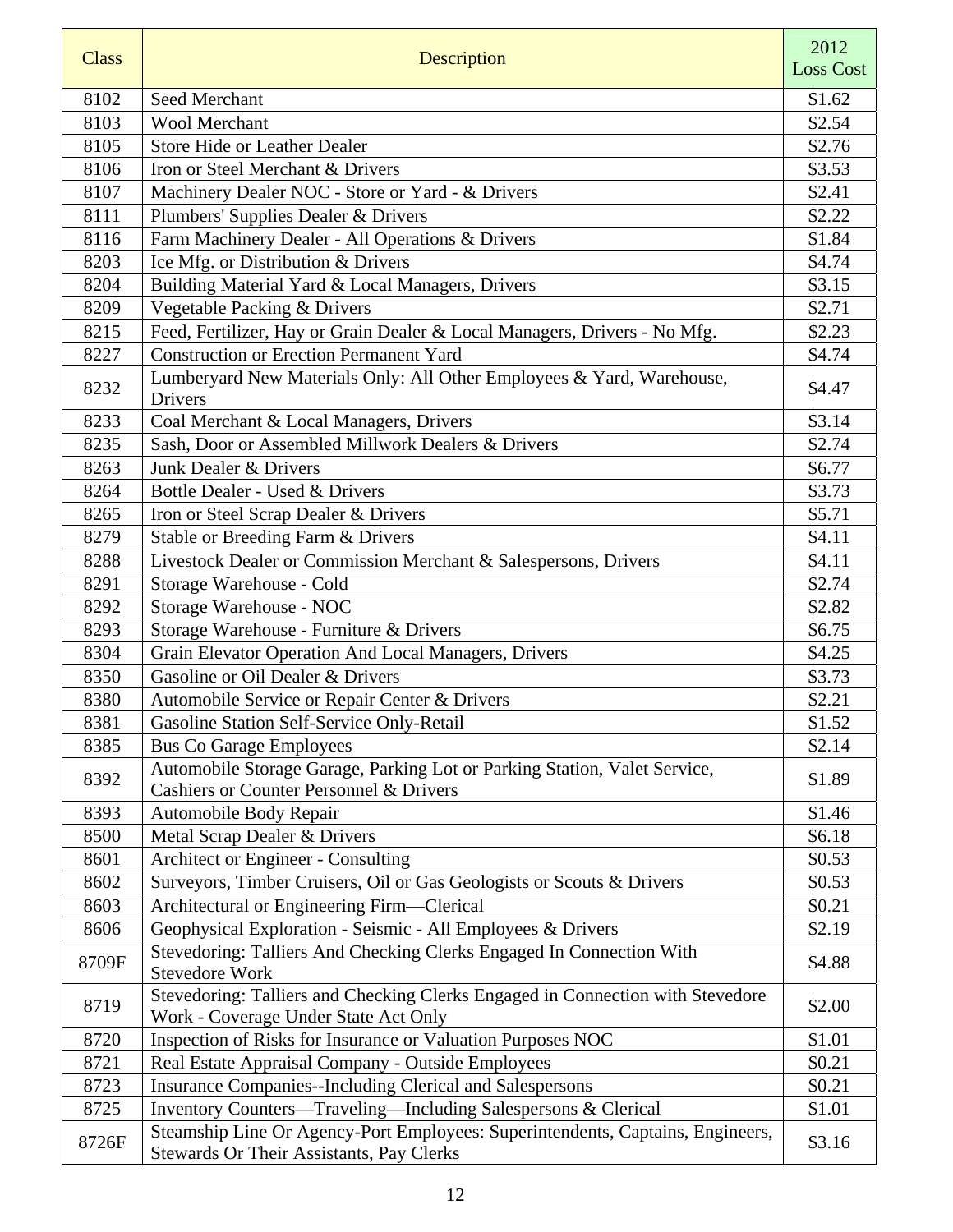| <b>Class</b> | Description                                                                       | 2012<br><b>Loss Cost</b> |
|--------------|-----------------------------------------------------------------------------------|--------------------------|
| 8734M        | Salespersons, Collectors Or Messengers-Outside-Program II                         | \$0.50                   |
| 8737M        | Salespersons, Collectors Or Messengers-Outside-Program I                          | \$0.45                   |
| 8738M        | Salespersons, Collectors Or Messengers-Outside-Program II                         | \$0.87                   |
| 8742         | Salespersons or Collectors-Outside                                                | \$0.37                   |
| 8745         | News Agent or Distributor of Magazines or Other Periodicals - Not Retail Dealer - |                          |
|              | & Salespersons, Drivers                                                           | \$3.46                   |
| 8748         | <b>Automobile Salespersons</b>                                                    | \$0.45                   |
| 8755         | Labor Union - All Employees                                                       | \$0.29                   |
| 8799         | Mailing or Addressing Company or Letter Service Shop-Clerical Staff               | \$0.60                   |
| 8800         | Mailing or Addressing Company or Letter Service Shop                              | \$0.78                   |
| 8803         | Auditors, Accountant or Factory Cost or Office Systematizer - Traveling           | \$0.07                   |
| 8805M        | Clerical Office Employees-NOC-Program II                                          | \$0.28                   |
| 8810         | <b>Clerical Office Employees NOC</b>                                              | \$0.21                   |
| 8814M        | Clerical Office Employees-NOC-Program I                                           | \$0.26                   |
| 8815M        | Clerical Office Employees-NOC-Program II                                          | \$0.49                   |
| 8820         | Attorney - All Employees & Clerical, Messengers, Drivers                          | \$0.12                   |
| 8824         | <b>Retirement Living Centers Health Care Employees</b>                            | \$2.56                   |
| 8825         | Retirement Living Centers Food Service Employees                                  | \$1.50                   |
| 8826         | Retirement Living Centers: All Other Employees, Salespersons & Drivers            | \$1.80                   |
| 8829         | <b>Convalescent or Nursing Home - All Employees</b>                               | \$2.65                   |
| 8831         | Hospital - Veterinary & Drivers                                                   | \$1.05                   |
| 8832         | Physician & Clerical                                                              | \$0.23                   |
| 8833         | Hospital - Professional Employees                                                 | \$0.68                   |
| 8835         | Home, Public, and Traveling Healthcare-All Employees                              | \$2.02                   |
| 8842         | Mental Health Group Care Homes-All Employees And Drivers                          | \$1.73                   |
| 8855         | Banks and Trust Companies--All Employees, Salespersons, Drivers & Clerical        | \$0.21                   |
| 8856         | Check Cashing Establishments--All Employees, Salespersons, Drivers & Clerical     | \$0.21                   |
| 8864         | Social Services Organization-All Employees, Salespersons and Drivers              | \$1.41                   |
| 8868         | College: Professional Employees & Clerical                                        | \$0.24                   |
| 8869         | Child Day Care Center - Professional Employees and Clerical, Salespersons         | \$0.72                   |
| 8871         | <b>Clerical Telecommuter Employees</b>                                            | \$0.15                   |
| 8901         | Telephone or Telegraph Co Office or Exchange Employees & Clerical                 | \$0.13                   |
| 9012         | Buildings - Operation by Owner, Lessee or Real Estate Management Firm:            |                          |
|              | Professional Employees, Property Managers and Leasing Agents & Clerical,          | \$0.93                   |
|              | Salespersons                                                                      |                          |
| 9014         | Building Operation by Contractors & Drivers                                       | \$1.90                   |
| 9015         | Buildings - Operation by Owner or Lessee or Real Estate Management Firm: All      | \$2.14                   |
|              | <b>Other Employees</b>                                                            |                          |
| 9016         | Amusement Park or Exhibition Operation & Drivers                                  | \$1.85                   |
| 9019         | Bridge or Vehicular Tunnel Operation & Drivers                                    | \$1.37                   |
| 9033         | Housing Authority & Clerical, Salespersons, Drivers                               | \$1.60                   |
| 9040         | Hospital: All Other Employees                                                     | \$3.49                   |
| 9044         | Casino Gambling - Hotel all Employees & Clerical, Salespersons, Drivers           | \$1.16                   |
| 9052         | Hotel: All Other Employees & Salespersons, Drivers                                | \$1.46                   |
| 9058         | <b>Hotel Restaurant Employees</b>                                                 | \$1.18                   |
| 9060         | Club - Country, Golf, Fishing or Yacht - & Clerical                               | \$1.23                   |
| 9061         | Club NOC & Clerical                                                               | \$0.88                   |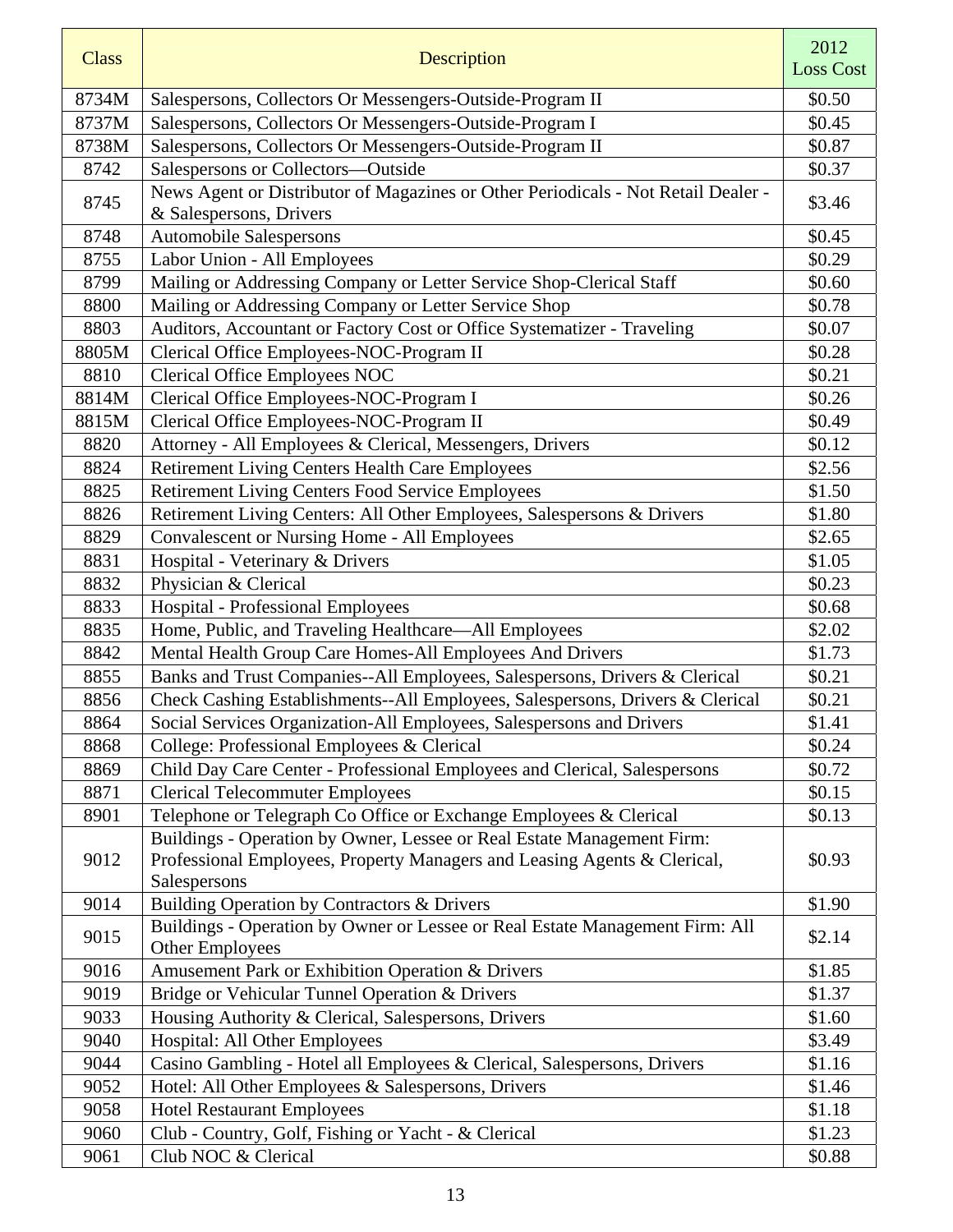| <b>Class</b> | Description                                                                                     | 2012<br><b>Loss Cost</b> |
|--------------|-------------------------------------------------------------------------------------------------|--------------------------|
| 9062         | Casino Gambling: All Employees & Clerical, Salespersons, Drivers                                | \$0.88                   |
| 9063         | YMCA, YWCA, YMHA or YWHA, Institution - All Employees & Clerical                                | \$0.63                   |
| 9077F        | United States Armed Service Risk-All Employees & Drivers                                        | \$1.96                   |
| 9082         | <b>Restaurant NOC</b>                                                                           | \$0.94                   |
| 9083         | <b>Restaurant: Fast Food</b>                                                                    | \$1.04                   |
| 9084         | Bar, Discotheque, Lounge, Nightclub or Tavern                                                   | \$0.95                   |
| 9088a        | Rocket Or Missile Testing Or Launching & Drivers                                                | a                        |
| 9089         | <b>Billiard Hall</b>                                                                            | \$0.59                   |
| 9093         | <b>Bowling Lane</b>                                                                             | \$0.88                   |
| 9101         | College: All Other employees                                                                    | \$2.77                   |
| 9102         | Park, NOC - All Employees & Drivers                                                             | \$2.56                   |
| 9154         | Theater NOC: All Other Employees                                                                | \$1.06                   |
| 9156         | Theater NOC: Players, Entertainers or Musicians                                                 | \$1.32                   |
| 9170         | Buildings-Operation by Contractors-Includes window cleaning above one story                     | \$2.59                   |
| 9178         | Athletic Sports or Park: Non-contact Sports                                                     | \$3.10                   |
| 9179         | Athletic Sports or Park: Contact Sports                                                         | \$16.29                  |
| 9180         | Amusement Device Operation NOC - Not Traveling - & Drivers                                      | \$4.82                   |
| 9182         | Athletic Sports or Park: Operations & Drivers                                                   | \$1.63                   |
| 9186         | Carnival, Circus or Amusement Device Operator - Traveling - All Employees &<br>Drivers          | \$8.94                   |
| 9220         | <b>Cemetery Operation &amp; Drivers</b>                                                         | \$3.29                   |
| 9402         | <b>Street Cleaning &amp; Drivers</b>                                                            | \$3.85                   |
| 9403         | Garbage, Ashes or Refuse Collection & Drivers                                                   | \$6.11                   |
| 9410         | Municipal, Township, County or State Employee NOC                                               | \$2.18                   |
| 9448X        | Rehabilitation Services-Participants-Unpaid Work Based Training Program                         | \$1.86                   |
| 9449X        | Board of Education-Students-Unpaid Work Based Training Program                                  | \$1.37                   |
| 9501         | Painting: Shop Only & Drivers                                                                   | \$2.06                   |
| 9505         | Painting: Automobile or Carriage Bodies                                                         | \$2.33                   |
| 9516         | Radio, Television, Video and Audio Equipment Installation, Service or Repair &<br>Drivers       | \$2.76                   |
| 9519         | Household and Commercial Appliances—Electrical—Installation, Service or<br>Repair & Drivers     | \$2.48                   |
| 9521         | House Furnishings Installation NOC & Upholstering                                               | \$2.75                   |
| 9522         | Upholstering                                                                                    | \$1.59                   |
| 9534         | Mobile Crane and Hoisting Service Contractors - NOC - all Operations & Drivers                  | \$3.52                   |
| 9554         | Sign Installation, Maintenance, Repair, Removal, or Replacement NOC-Away<br>From Shop & Drivers | \$6.15                   |
| 9586         | Barbershop, Beauty Parlor or Hair Styling Salon                                                 | \$0.55                   |
| 9600         | Taxidermist                                                                                     | \$1.51                   |
| 9620         | Funeral Director & Drivers                                                                      | \$0.93                   |